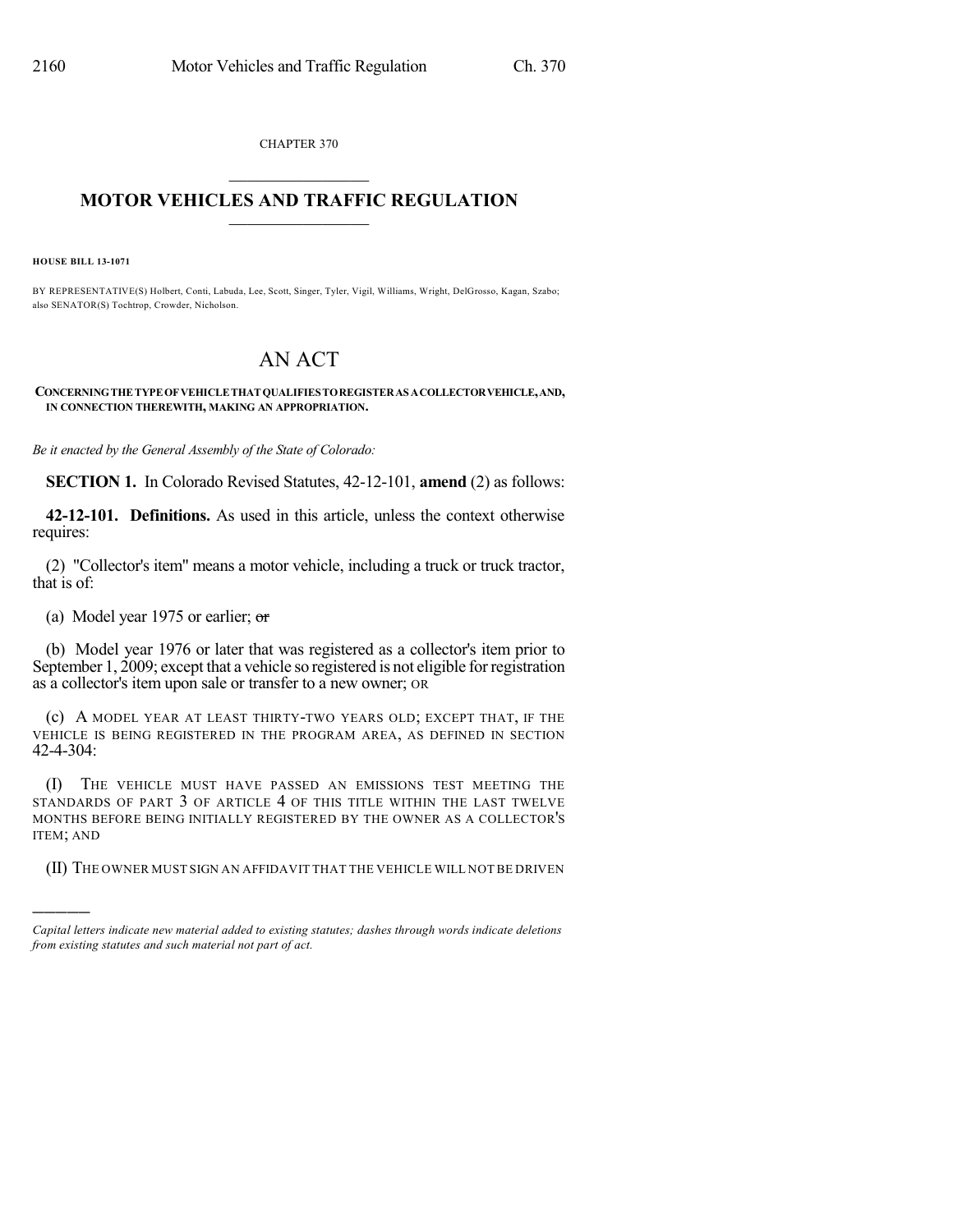| Ch. 370 | Motor Vehicles and Traffic Regulation | 2161 |
|---------|---------------------------------------|------|
|---------|---------------------------------------|------|

ON ROADWAYS FOR MORE THAN FOUR THOUSAND FIVE HUNDRED MILES PER YEAR.

**SECTION 2.** In Colorado Revised Statutes, 42-12-404, **amend** (1); and **add** (3) as follows:

**42-12-404. Emissions.** (1) EXCEPT AS PROVIDED IN SUBSECTION (3) OF THIS SECTION, a motor vehicle of historic or special interest manufactured prior to the date emission controls were standard equipment on that particular make or model of vehicle is exempted from statutes requiring the inspection and use of such emission controls. A motor vehicle using emission controls as standard equipment at the time of manufacture must have such equipment in proper operating condition at all times when the vehicle is operated on or for highway purposes.

(3) TO REGISTER OR REREGISTER A COLLECTOR'S ITEM THAT IS MODEL YEAR 1976 OR LATER, THE OWNER MUST HAVE A CERTIFICATE OF EMISSION CONTROL ISSUED UNDER PART 3 OF ARTICLE 4 OF THIS TITLE.

**SECTION 3.** In Colorado Revised Statutes, 42-4-304, **amend** (3) (b) (II) as follows:

**42-4-304. Definitions relating to automobile inspection and readjustment program.** As used in sections 42-4-301 to 42-4-316, unless the context otherwise requires:

(3) (b) (II) Except as provided in paragraph (c) of this subsection  $(3)$  and in section 42-4-309, THE EXECUTIVE DIRECTOR SHALL ESTABLISH a biennial inspection schedule shall be established for 1982 and newer model vehicles, and an annual INSPECTION schedule shall be established for 1981 and older model vehicles, AND A FIVE-YEAR INSPECTION SCHEDULE FOR A 1976 OR NEWER MOTOR VEHICLE REGISTERED AS A COLLECTOR'S ITEM.

**SECTION 4.** In Colorado Revised Statutes, 42-4-310, **add** (1) (a) (II) (D) as follows:

**42-4-310. Periodic emissions control inspection required.** (1) (a) (II) (D) TO BE SOLD OR TRANSFERRED OR TO RENEW THE REGISTRATION, 1976 AND NEWER MODEL MOTOR VEHICLES REGISTERED AS A COLLECTOR'S ITEM UNDER ARTICLE 12 OF THIS TITLE MUST BE INSPECTED AND HAVE A CERTIFICATION OF EMISSIONS CONTROL.THE CERTIFICATION OF EMISSIONS CONTROL IS VALID FOR SIXTY MONTHS.

**SECTION 5.** In Colorado Revised Statutes, 42-4-311, **amend** (3) (a) (II) as follows:

**42-4-311. Operation of inspection and readjustment stations inspection-only facilities - fleet inspection stations - motor vehicle dealer test facilities - enhanced inspection centers.** (3) (a) (II) EXCEPT AS REQUIRED BY SECTION 42-12-404, no verification of emissions test is required to be issued to or required for any motor vehicle that is registered as a collector's item pursuant to UNDER section 42-12-401.

**SECTION 6. Appropriation.** (1) In addition to any other appropriation, there